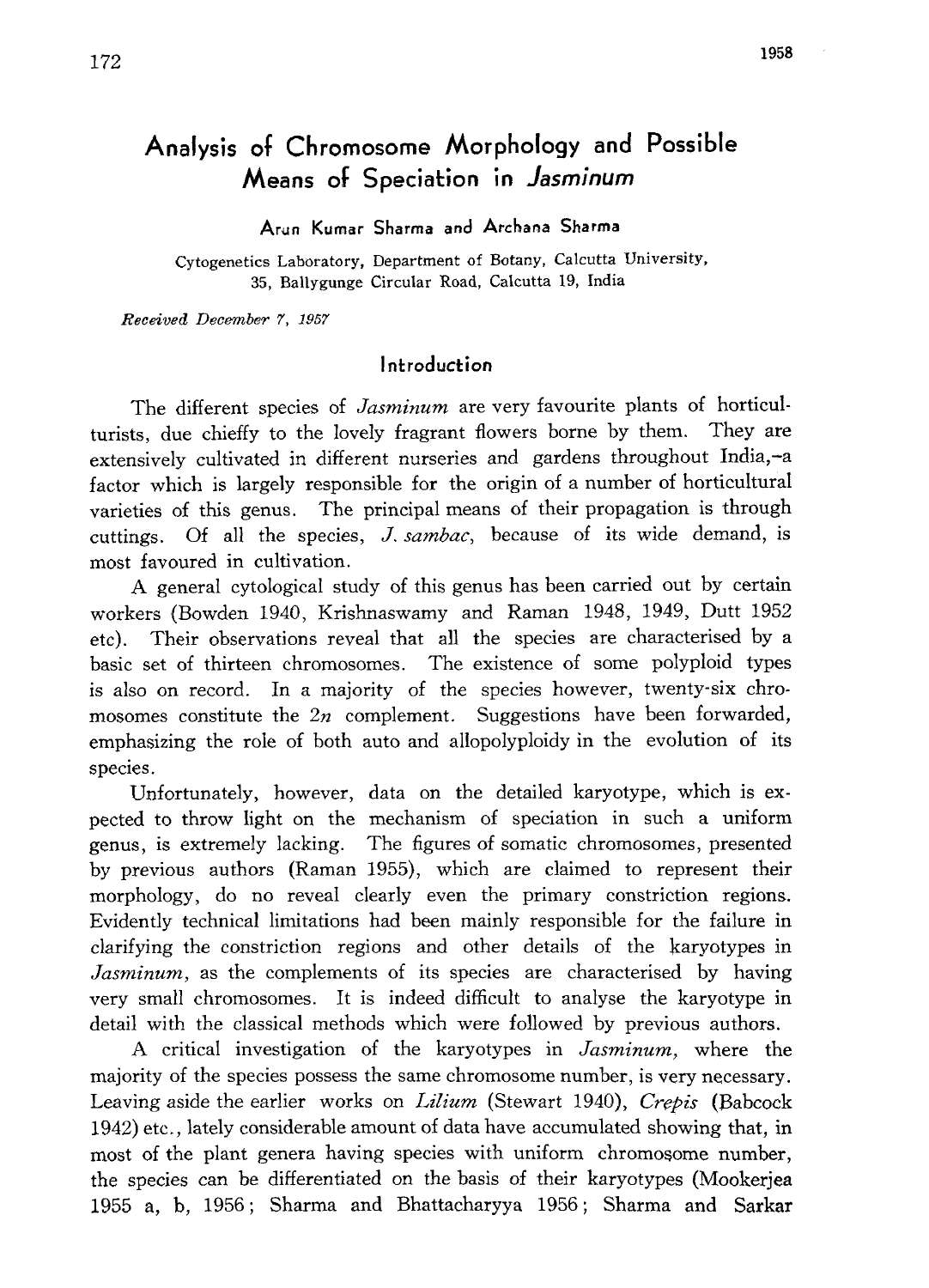1956; Sharma and Ghosh 1954; Sharma and Datta 1957; Sharma and Bhattacharyya 1957; Sharma and Bhattacharjee 1957; Sharma and Sharma 1957), etc. Such minute karyotypic differences , which were not recorded previously, could only be brought out following a number of improved tech niques devised in recent years (Sharma 1956).

The authors too found the earlier techniques to be of very little use in investigating the detailed chromosome morphology of this genus. This dif ficulty accounts for the fact why data on this aspect could not be obtained previously. The lack of any information on this aspect of the cytology of Jasminum is regarded as constituting a major lacuna in our knowledge, which must be bridged to have a clear insight into the process of evolution within this horticulturally important genus. In view of this necessity, therefore, the present work was undertaken. When the commonly used tech niques of clarification of chromosome morphology failed in the case of Jasminum, trials were given using techniques which involved pretreatment with a number of chemicals worked out in the last few years. As a result of these trials, a technique has been standardized, effective enough to bring out clearly the details of the karyotypes in this genus, previously unrecorded. It is hoped that all the observations outlined in the following paper would serve, not only to indicate the role of structural alteration in speciation within *Jasminum*, but also to emphasize the possibility of the detection of specific and varietal differences on the basis of their karyotypes.

### Materials and methods

For the present investigation fourteen varieties of common Indian jas mines; distributed under nine species, have been studied, A list of the types, which have been cytologically worked out here, is given below:

| 1) Jasminum auriculatum Vahl.            |    | 8) J. sambac       | Ait. var.<br>"sultanee Joyee"         |
|------------------------------------------|----|--------------------|---------------------------------------|
| 2) J. angustifolium Willd.               | 9) | J. sambac          | Ait. var.<br>$"$ motia"               |
| 3) J. calophyllum Wall.                  |    | $10)$ J. sambac    | Ait. var.<br>" $khoya$ "              |
| 4) J. grandiflorum Linn. var.<br>alha    |    | $11)$ J. sambac    | Ait. var. rai<br>japanese             |
| 5) J. pubescens Willd. var. alba         |    |                    | 12) J. sambac Ait. var. rai<br>double |
| 6) J. pubescens Willd. var.<br>rubescens |    | 13) J. autumnale   |                                       |
| J. sambac<br>Ait. var.<br>" mallika"     |    | 14) J. arborescens |                                       |

The plants were obtained from the local nurseries and their identifica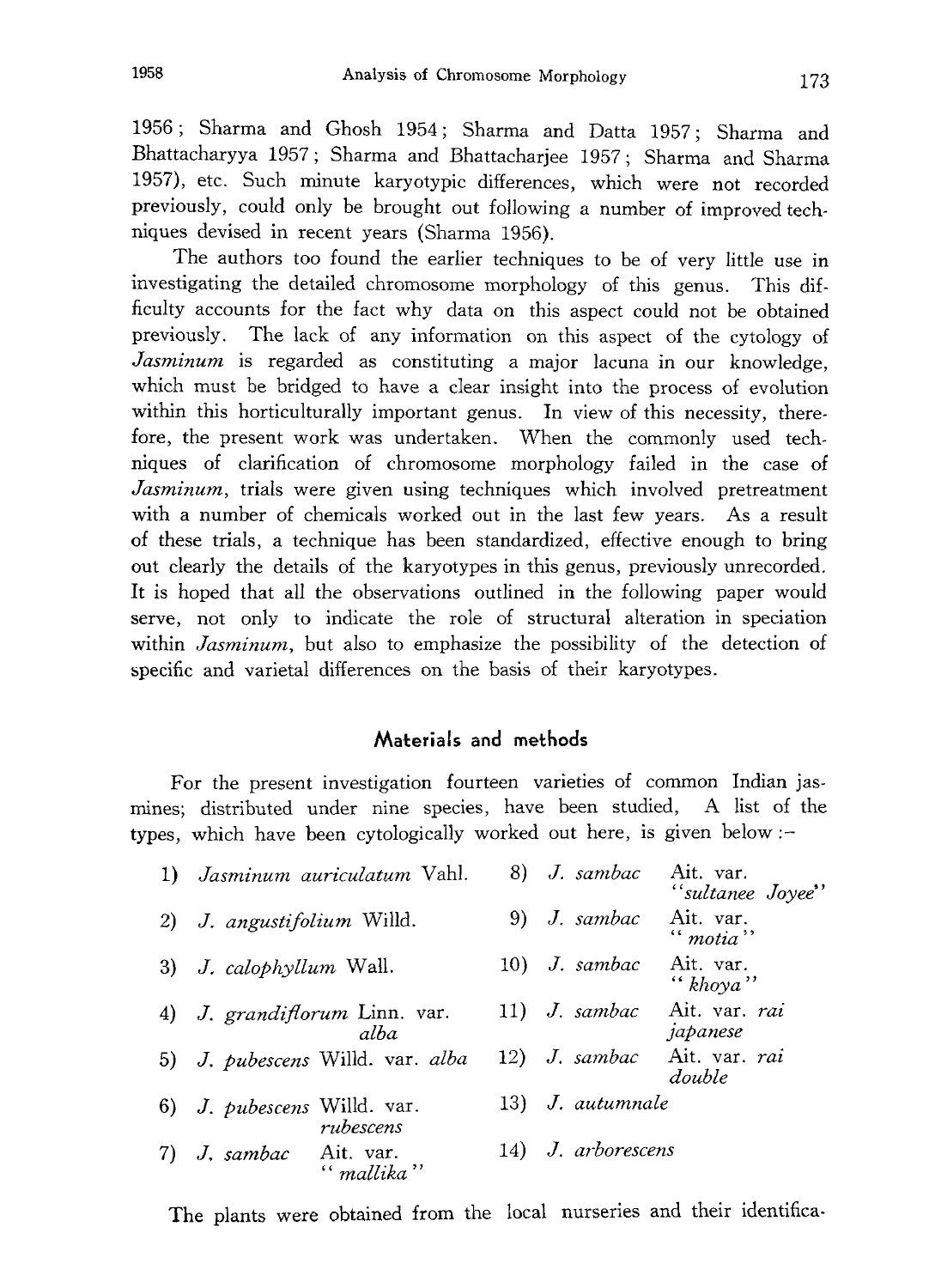tion was confirmed from the Herbarium at the Indian Botanical Gardens at Sibpore, Calcutta. They are all cultivated extensively as common orna mental plants in many gardens. They were grown in earthernware pots in shady areas in the University College gardens. A suitable mixture of sand, sawdust and manure was used to secure healthy roots.

Certain difficulty was experienced in studying the chromosomes of root tips of jasmines, due to their small size and poor stainability. Fortunately, a method could be worked out which gave well-scattered metaphase plates. Root-tips were treated in saturated Aesculine solution in water for 45 minutes to an hour at a temperature of  $10^{\circ}-15^{\circ}$  C. They were then fixed in acetic alcohol  $(1:1)$  mixture for a period of 45 minutes. Subsequently, the roottips were heated in a mixture of  $2\%$  aceto-orcein solution and normal HCl (9:1) for a few seconds. They were kept in the mixture for half-an-hour and then smeared in 1% aceto-orcein solution. Preparations with perfectly scattered metaphase plates with constriction regions well clarified were thus obtained.

The preparations were made permanent by inverting the slides in  $n$ butyl alcohol till the cover-glasses were detached and subsequent mounting in canada balsam.

Meiotic studies were made from smears in Nawashin's fluid and stained following Newton's crystal violet iodine technique. Premordanting in 1% chromic acid for overnight was found to be necessary to obtain bright staining.

Observations were made in Zeiss Winkel microscope and the figures were drawn at a table magnification of  $\times$ 2800, using a Zeiss compensating eyepiece  $\times$  20 and a 1·3 apochromatic objective with an aplanatic condenser of  $1-3$  N.A.

In the diagrams, the chromosomes bearing satellites or secondary con strictions have been drawn in outline.

#### **Observations**

The somatic chromosomes of jasmines range from medium-sized to short, as compared to those of other genera. Size difference amongst the chromosomes is present, there being a graded series from the longest to the shortest. The normal somatic number has always been found to be a mul tiple of thirteen, ranging from  $2n=26$  to  $2n=52$ . The number of chromosomes bearing secondary constrictions varies from four in J. angustifolium to ten in J. sambac var. khoya.

Somatic nuclei, bearing chromosomes of a different number from the normal one have been recorded in some varieties in the same tissue where normal nuclei are also present. In these cases, the number, which occurs in the highest frequency of cells, has been taken to be the normal one for that particular variety.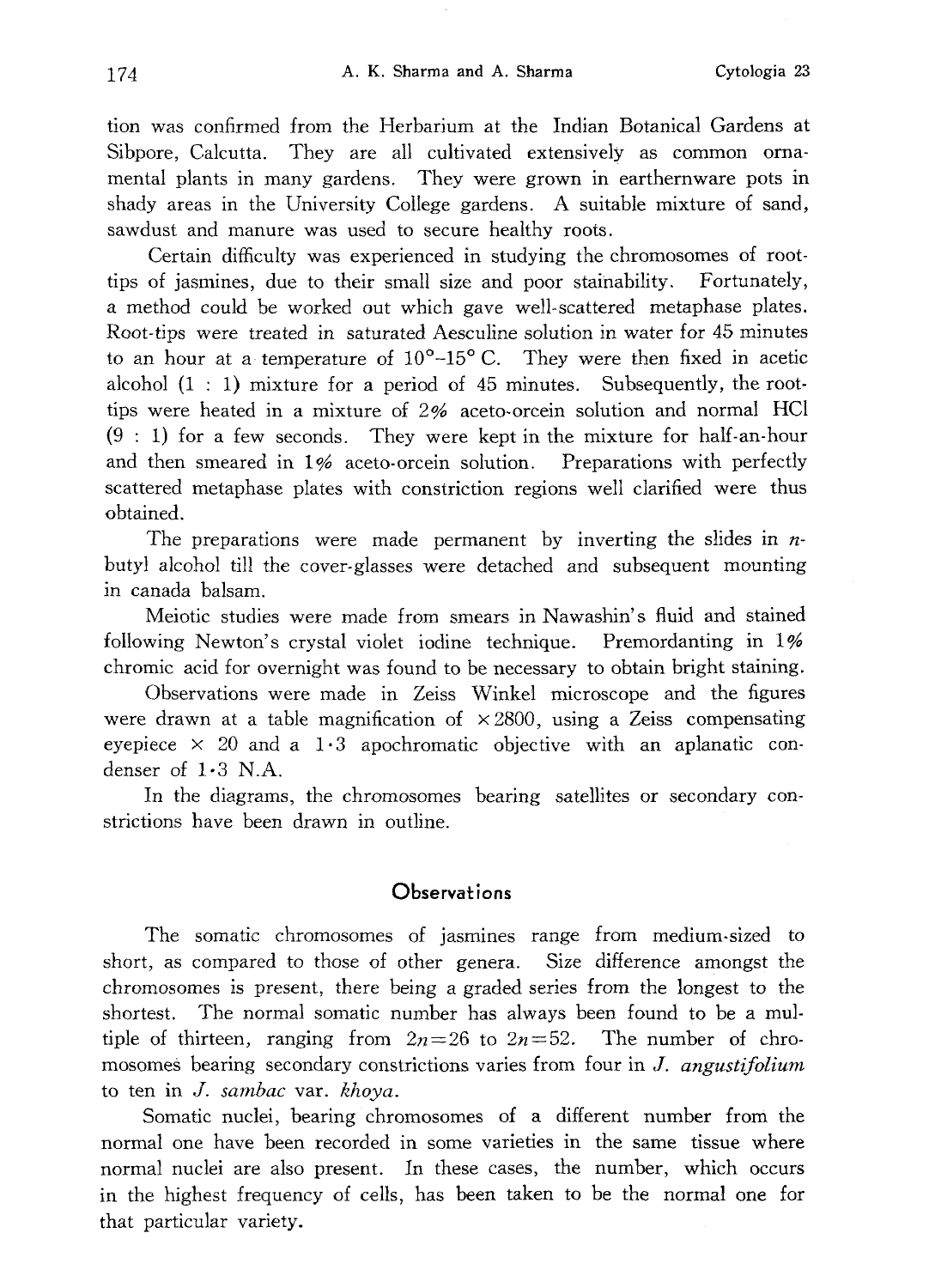A detailed analysis of the karyotypes of the different varieties studied , shows the presence of certain distinct types of chromosomes, different combinations of which are present in different species and varieties. In all, te types are observed. A general description of the types based on their re lative size and positions of primary and secondary constrictions is given below:

1) Type  $A - A$  comparatively long chromosome, with two constrictions, primary and secondary, located at nearly median positions, close to each other.

2) Type  $B - A$  comparatively long chromosome, with two constrictions, primary and secondary, one nearly median in position and the other located at nearly subterminal position at the distal end of the slightly longer arm.

3) Type  $C - A$  comparatively long chromosome, with two constrictions, primary and secondary, one nearly median in position and the other located at nearly submedian to nearly subterminal position at the distal end of the slightly *shorter* arm.

4) Type  $D - A$  comparatively long chromosome, with two constrictions, primary and secondary, one nearly submedian in position and the other nearly submedian at the opposite distal end of the longer arm.

5) Type  $E - A$  comparatively long chromosome, grading to nearly medium-size in some species, with a nearly median to nearly submedian primary constriction and a small satellite at the distal end of the shorter arm.

6) Type  $F - A$  comparatively long chromosome, grading to nearly medium-size with a submedian to nearly submedian primary constriction and a small satellite at the distal end of the longer arm.

7) Type  $G - A$  comparatively long chromosome, grading to nearly medium-size, with a median primary constriction and a small satellite at the distal end of one of the arms.

8) Type  $H - A$  comparatively long chromosome, grading to medium-sizewith a submedian to nearly sub-terminal primary constriction.

9) Type I — Medium-sized chromosomes, ranging from nearly long to nearly short, with median to nearly submedian primary constrictions.

10) Type  $J -$ Short chromosomes with median to nearly median primary constrictions.

The species and varieties studied contain different numbers of the above mentioned types in their complements.

The result of the karyotype study of the different species and varieties is outlined below:

1) Jasminum auriculatum Vahl.  $(2n=26)$ 

The normal number of chromosomes, present in the somatic cells, is twenty-six. Six of them are found to bear secondary constrictions. Size range varies from  $2 \cdot 3\mu$ -to  $1 \cdot 1\mu$ .

The chromosome complement is seen to consist of, two pairs of E, one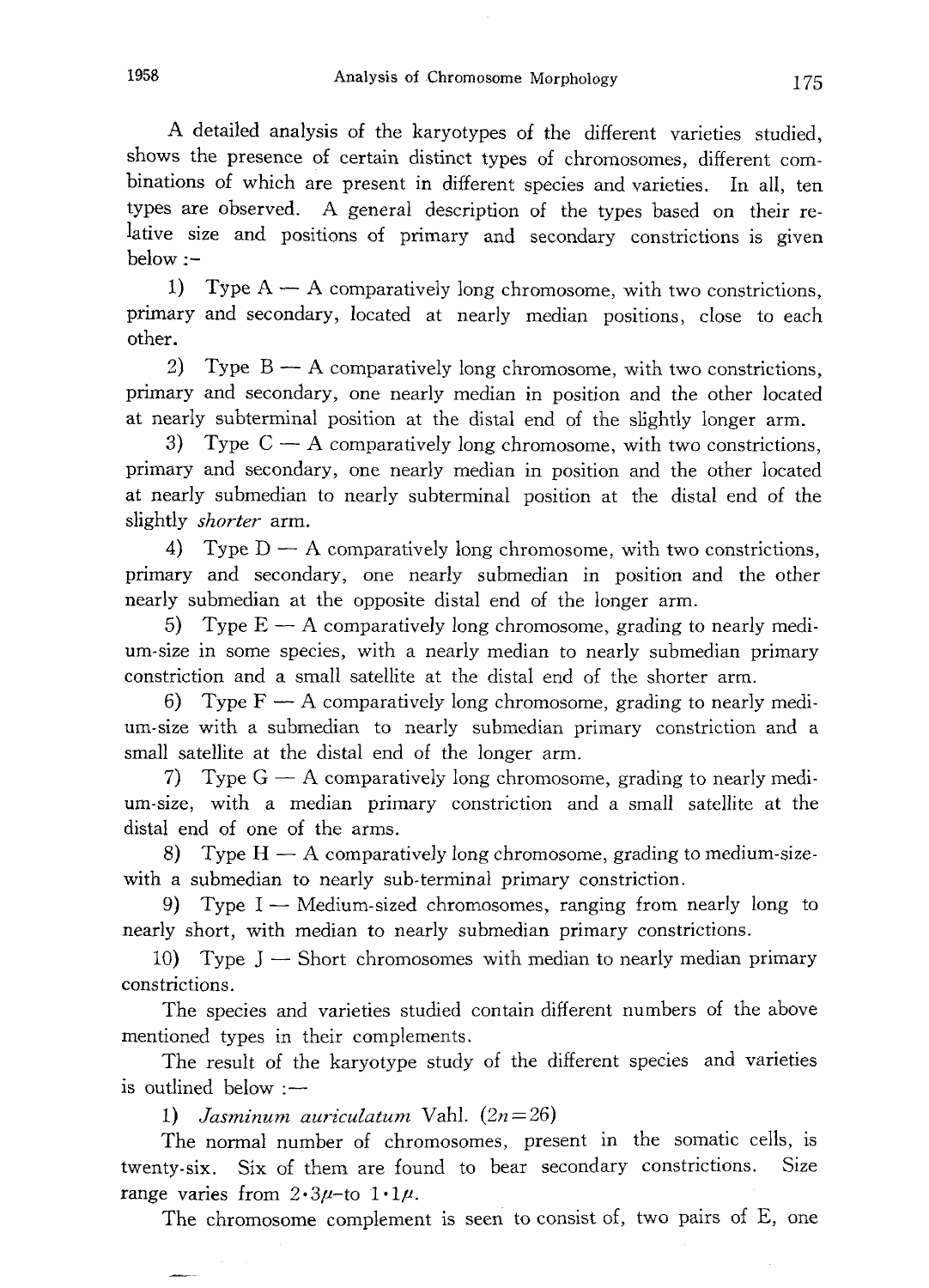

Figs. 1-13. 1-5, somatic metaphase plates of J. auriculatum (2n=26), J. angustifolum  $(2n=26)$ , J. calophyllum  $(2n=52)$ , J. grandiflorum var. alba  $(2n=26)$  and J. pubescens var. alba (2n=39) respectively. 6-8, J. pubescens var. rubescens (2n=39), normal somatic metaphase and variation nuclei with 32 and 37 chromosomes respectively. 9-11, somatic metaphase of **J**. sambac var. mallika  $(2n=26)$ , **J**. sambac var. sultanee joyee  $(2n=26)$ and J. sambac var. motia  $(2n=26)$  respectively. 12-13, J. sambac var. khoua  $(2n=26)$ . normal somatic metaphase and variation nuc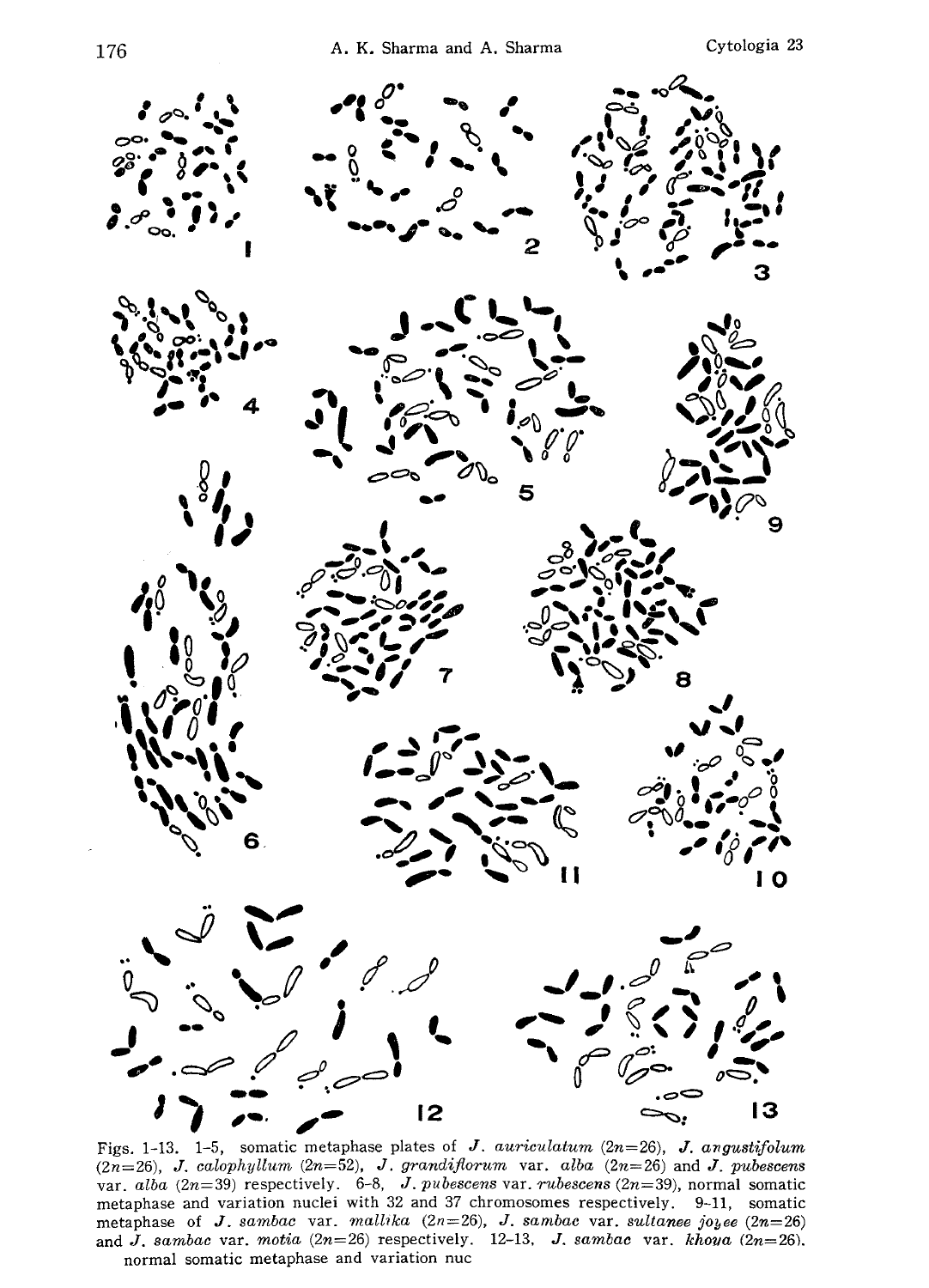pair of F, two pairs of H and eight pairs of I type of chromosomes (Figs . 1 and 24, 1a). The I type chromosomes range from long to nearly short in size.

2) J. angustifolium Willd.  $(2n=26)$ 

The somatic complement is seen to be composed of twenty -six chro mosomes. Four of them are found to bear satellities. The size range from  $2.5\mu$  to  $1.1\mu$ .

In the complement, two pairs of F, one pair of H, nine pairs of I and one pair of J type chromosomes are present. One F pair is slightly long than the other (Figs.  $2$  and  $24$ ,  $2a$ 

3) J. calophyllum Wall.  $(2n\pi)$ 

In the somatic nuclei of this species, fifty-two chromosomes have been recorded. Twelve chromosomes are seen to bear secondary constrictions . The size range varies from  $2.85\mu$  to  $1.1\mu$ .

A study of the karyotype shows the presence of the following types of chromosomes in the complement (Figs. 3 and 24, 3a)—two pairs of E, one pair of G, three pairs of F, two pairs of H, fourteen pairs of I and four pairs of J types. The G chromosomes are longer than the E and F and the I type grades into the J type .

4) J. grandiflorum Linn. var. alba  $(2n=$ 

Twenty-six chromosomes are present in the normal somatic complement of the species. Six of them bear secondary constrictions. Size range varies between  $2.8\mu$  and  $1\mu$ .

The complement consists of one pair of A, one pair of F, one pair of E, one pair of H and nine pairs of I type chromosomes (Figs . 4 and 24, 4a). The H and F type chromosomes are longer than the E type in this species.

5) J. pubescens Willd. var. alba  $(2n=39)$ 

Thirty-nine chromosomes have been recorded in the somatic cells of this species. Twelve of them bear secondary constrictions. The size ranges between  $3 \cdot 2\mu$  and  $1 \cdot 2\mu$ .

The following types of chromosomes can be observed in the complement (Figs. 5 and 24, 5a):—one pair of B type, two pairs of E type, three pairs of F type, three *individuals* of H type, nine pairs of I type and three pairs of J type chromosomes. One pair of each of E and F type chromosomes are smaller than the other members belonging to the same type.

6) J. pubescens Willd. var. rubescens  $(2n=39)$ 

The normal somatic nuclei of the species are found to contain thirty nine chromosomes. Of them, nine bear secondary constrictions. The size ranges from  $3.9\mu$  to  $1.5\mu$ .

A detailed study of the karyotype shows the presence of, one *single* chromosome of A and another of C, two pairs of E, three individuals of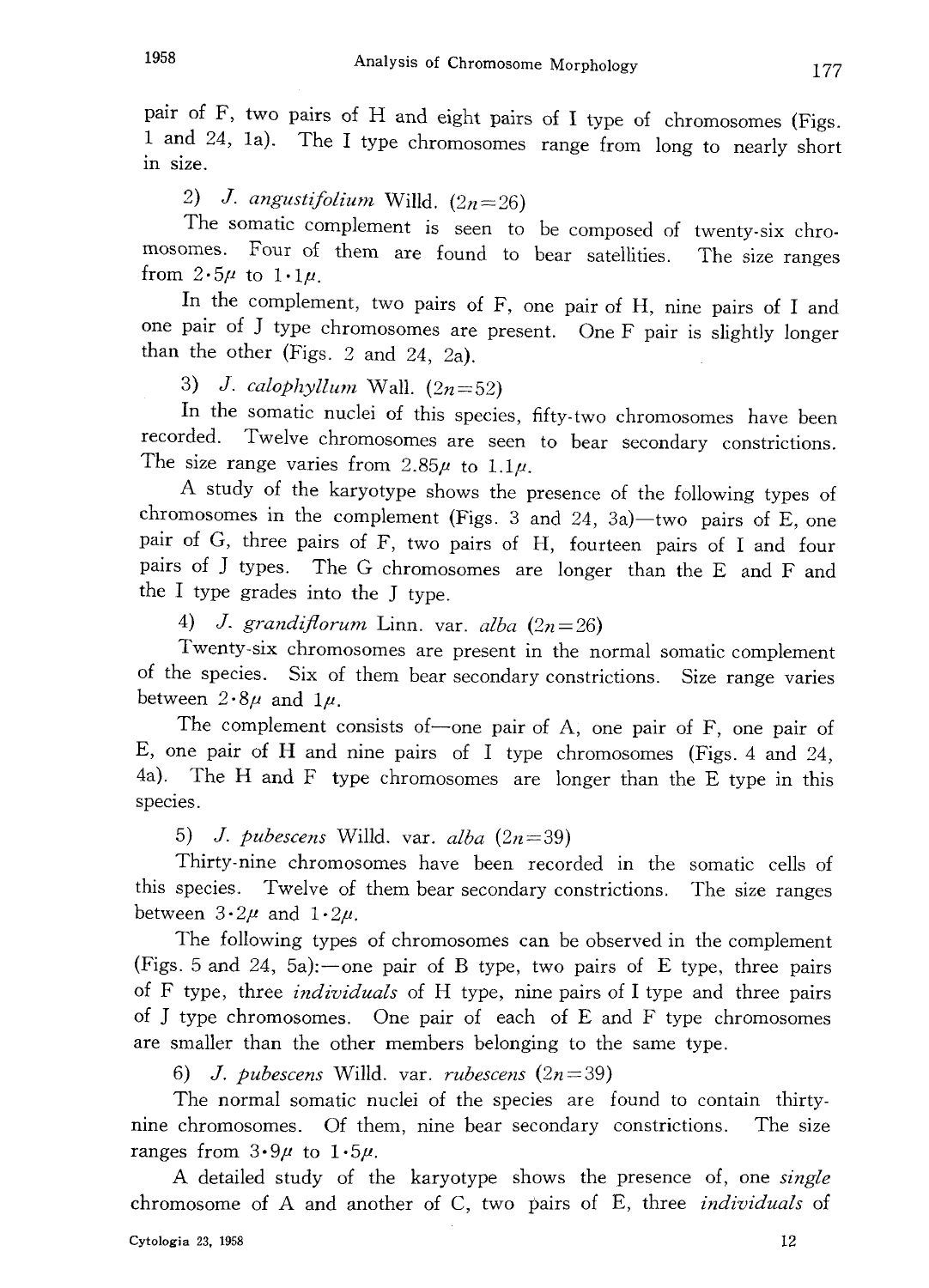F, two pairs of H and thirteen pairs of I type of chromosomes. One F chromosome is much smaller than its allies (Figs. 6 and 24, 6a).

In addition to the normal karyotype described above, somatic nuclei



Figs. 14-23. 14-16, *J. sambac var. rai japanese (2n*=36), normal somatic metaphas and variation nuclei with 24 and 22 chromosomes respectively.  $17-18$ , J. sambac var. rai double  $(2n=39)$ , normal somatic metaphase and nuclei with 25 chromosomes respectively. 19-20, somatic metaphase of J. autumnale (2n=39) and J. arborescens (2n=26) respectively. 21-23, meiotic metaphase I of J. sambac var. mallika showing secondary association of bivalents.

with thirty-two (Fig. 7) and thirty-seven (Fig. 8) chromosomes are also on record. These sets have possibly arisen from the normal one through nondisjunction of chromosomes.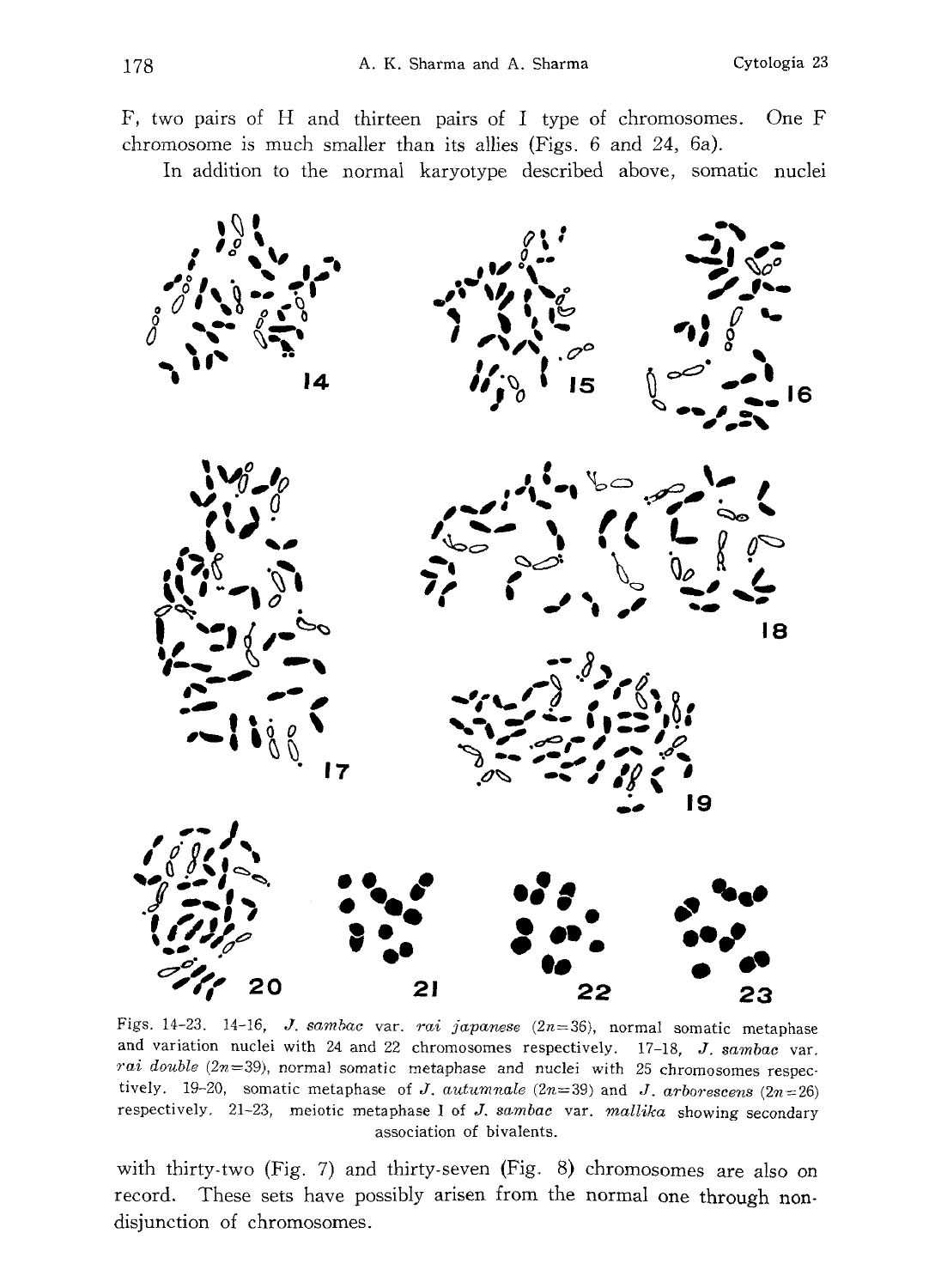7) J. sambac Ait var. "mallika"  $(2n=26)$ 

The somatic nuclei of this species contain twenty-six chromosomes . Of them, eight are seen to bear secondary constrictions. The size range varies from  $3.9\mu$  to  $1.5\mu$ .

The complement consists of a pair of C, a pair of E, two pairs of F and nine pairs of I type of chromosomes. The C type and I type chromo somes are longer than those found in other species (Figs. 9 and 24, 9a

8) J. sambac Ait. var. "Sultanee Joyee"  $(2n=26)$ 

Twenty-six chromosomes are present in the normal somatic complement of the species. Six of them are seen to bear secondary constrictions. The size range varies between  $3 \cdot 2\mu$  to  $1 \cdot 1\mu$ .

The complement consists of a pair of A, a pair of G, a pair of E, nine pairs of I and a pair of J type chromosomes. The G type is longer than E in this species (Figs. 10 and 24, 10a).

9) J. sambac Ait. var. "motia"  $(2n=26)$ 

The somatic nuclei show twenty-six chromosomes in their complements. Six of them are seen to bear secondary constrictions. The size range varies between  $4\mu$  to  $1\cdot 9\mu$ .

The complement consists of a pair of D, a pair of E, a pair of F, a pair of H and nine pairs of I type chromosomes (Figs. 11 and 24, 1la).

10) J. sambac Ait. var. "khoya"  $(2n=26)$ .

Twenty-six chromosomes are present in the normal somatic complement of this species. In general, they are longer than those of the other species. Of these, ten chromosomes bear secondary constrictions. The size ranges between  $4.8\mu$  to  $1.8\mu$ .

A detailed study of the karyotype shows the presence of the following types of chromosomes, a pair of E, two pairs of G, two pairs of F, seven pairs of I and one pair of J type of chromosomes. The G chromosomes are longer than the E type (Figs. 12 and 24, 12a).

In addition to the normal complement described above, a somatic nu cleus with twenty-five chromosomes has also been recorded (Fig. 13). This set differs from the normal one in having an extra A type chromosome and in the absence of one F and one I type chromosomes. It has probably been derived from the normal set through non-disjunction and structural alterations.

11) J. sambac Ait. var. rai japanese  $(2n=26)$ 

The somatic nuclei show twenty-six chromosomes in their normal com plement. Of these, six bear secondary constrictions. The size difference varies from  $3 \cdot 2\mu$  to  $1 \cdot 1\mu$ .

The complement includes two pairs of C, one pair of F, a pair of H, six pairs of I and three pairs of j type of chromosomes (Figs. 14 and 24, 14a).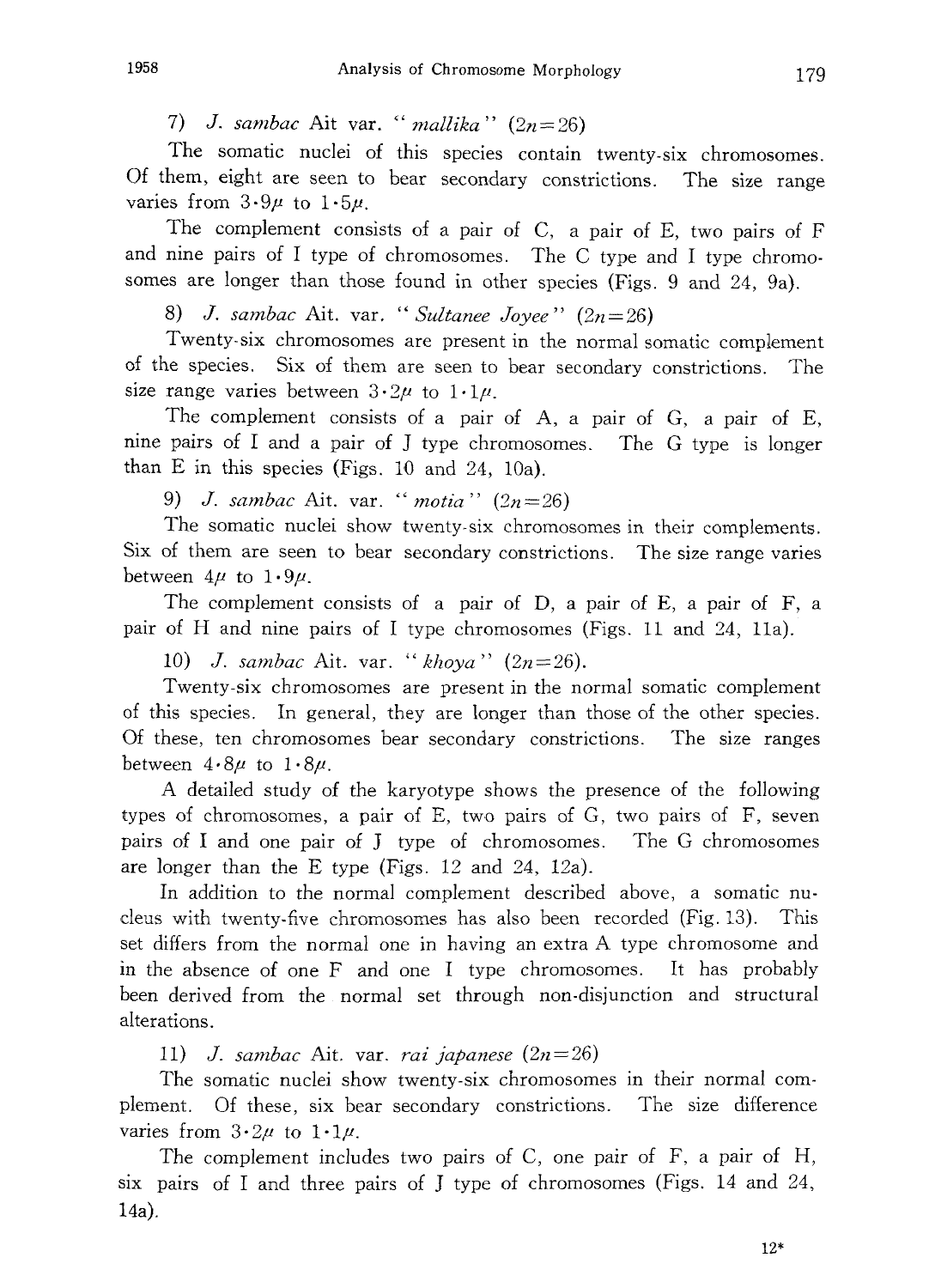In addition to the complement described above, cells with twenty-four and twenty-two chromosomes in their somatic sets have also been recorded (Figs. 15 and 16). These sets have possibly arisen from the normal one through non-disjunction.

| $5a \, \stackrel{0}{B} \, \stackrel{0}{E} \, \stackrel{0}{E} \, \stackrel{0}{F} \, \stackrel{0}{F} \, \stackrel{0}{F} \, \stackrel{0}{F} \, \stackrel{1}{H} \, \stackrel{1}{H} \, \stackrel{1}{H} \, \stackrel{1}{H} \, \stackrel{1}{H} \, \stackrel{1}{H} \, \stackrel{1}{H} \, \stackrel{1}{H} \, \stackrel{1}{H} \, \stackrel{1}{H} \, \stackrel{1}{H} \, \stackrel{1}{H} \, \stackrel{1}{H} \, \stackrel{1}{H} \, \stackrel{1}{$                                                                                                                    |  |  |  |  |  |  |  |  |  |
|---------------------------------------------------------------------------------------------------------------------------------------------------------------------------------------------------------------------------------------------------------------------------------------------------------------------------------------------------------------------------------------------------------------------------------------------------------------------------------------------------------------------------------------------------------|--|--|--|--|--|--|--|--|--|
|                                                                                                                                                                                                                                                                                                                                                                                                                                                                                                                                                         |  |  |  |  |  |  |  |  |  |
| $\bigoplus_{i=1}^{3}\left[\begin{array}{c}1\\0\\0\end{array}\right],\left[\begin{array}{c}1\\1\end{array}\right],\left[\begin{array}{c}1\\1\end{array}\right],\left[\begin{array}{c}1\\1\end{array}\right],\left[\begin{array}{c}1\\1\end{array}\right],\left[\begin{array}{c}1\\0\end{array}\right],\left[\begin{array}{c}0\\0\\0\end{array}\right],\left[\begin{array}{c}0\\1\end{array}\right],\left[\begin{array}{c}1\\1\end{array}\right],\left[\begin{array}{c}1\\1\end{array}\right],\left[\begin{array}{c}1\\1\end{$                            |  |  |  |  |  |  |  |  |  |
| $172 \t\left[\begin{array}{c}\vdots\\b\end{array}\right. \begin{array}{c}\vdots\\b\end{array}\right. \begin{array}{c}\vdots\\b\end{array}\right. \begin{array}{c}\vdots\\b\end{array}\left.\begin{array}{c}\vdots\\b\end{array}\right. \begin{array}{c}\vdots\\b\end{array}\right] \begin{array}{c}\vdots\\1\end{array}\left.\begin{array}{c}\vdots\\1\end{array}\right. \begin{array}{c}\vdots\\1\end{array}\right] \begin{array}{c}\vdots\\1\end{array}\left.\begin{array}{c}\vdots\\1\end{array}\right. \begin{array}{c}\vdots\\1\end{array}\right]$ |  |  |  |  |  |  |  |  |  |
| $194 \begin{array}{c} 0 \\ 0 \\ 0 \\ 0 \end{array} \begin{array}{c} 0 \\ 0 \\ 0 \\ 0 \end{array} \begin{array}{c} 0 \\ 0 \\ 0 \\ 0 \end{array} \begin{array}{c} 0 \\ 0 \\ 0 \\ 0 \end{array} \begin{array}{c} 0 \\ 0 \\ 0 \\ 0 \end{array} \begin{array}{c} 0 \\ 0 \\ 0 \\ 0 \end{array} \begin{array}{c} 0 \\ 0 \\ 0 \\ 0 \end{array} \begin{array}{c} 0 \\ 0 \\ 0 \\ 0 \end{array} \begin{array}{c} 0 \\ 0 \\ 0 \\ 0 \end{array} \begin{array}{c} 0 \\$                                                                                               |  |  |  |  |  |  |  |  |  |

Fig. 24. Idiograms of Jasminum. The types marked with  $a +$  denote that only an in $dividual$  member is present and not a pair. 1a, J. auriculatum. 2a, J. angustifolium. 3a, J. calophyllum.  $4a, J.$  grandiflorum var. alba.  $5a, J.$  pubescens var. alba.  $6a, J.$ pubescens var. rubescens. 9a, J. sambac var. mallika. 10a. J. sambac var. svltanee joyee. 11a, J. sambac var. motia. 12a, J. sambac var. khoya. 14a, J. sambac var. rai Japanese. 17a, J. sambac var. rai double. 19a, J. autumnale. 20a, J. arborescens.

12) J. sambac Ait. var. rai double  $(2n=39)$ Thirty-nine chromosomes are present in the normal somatic complement.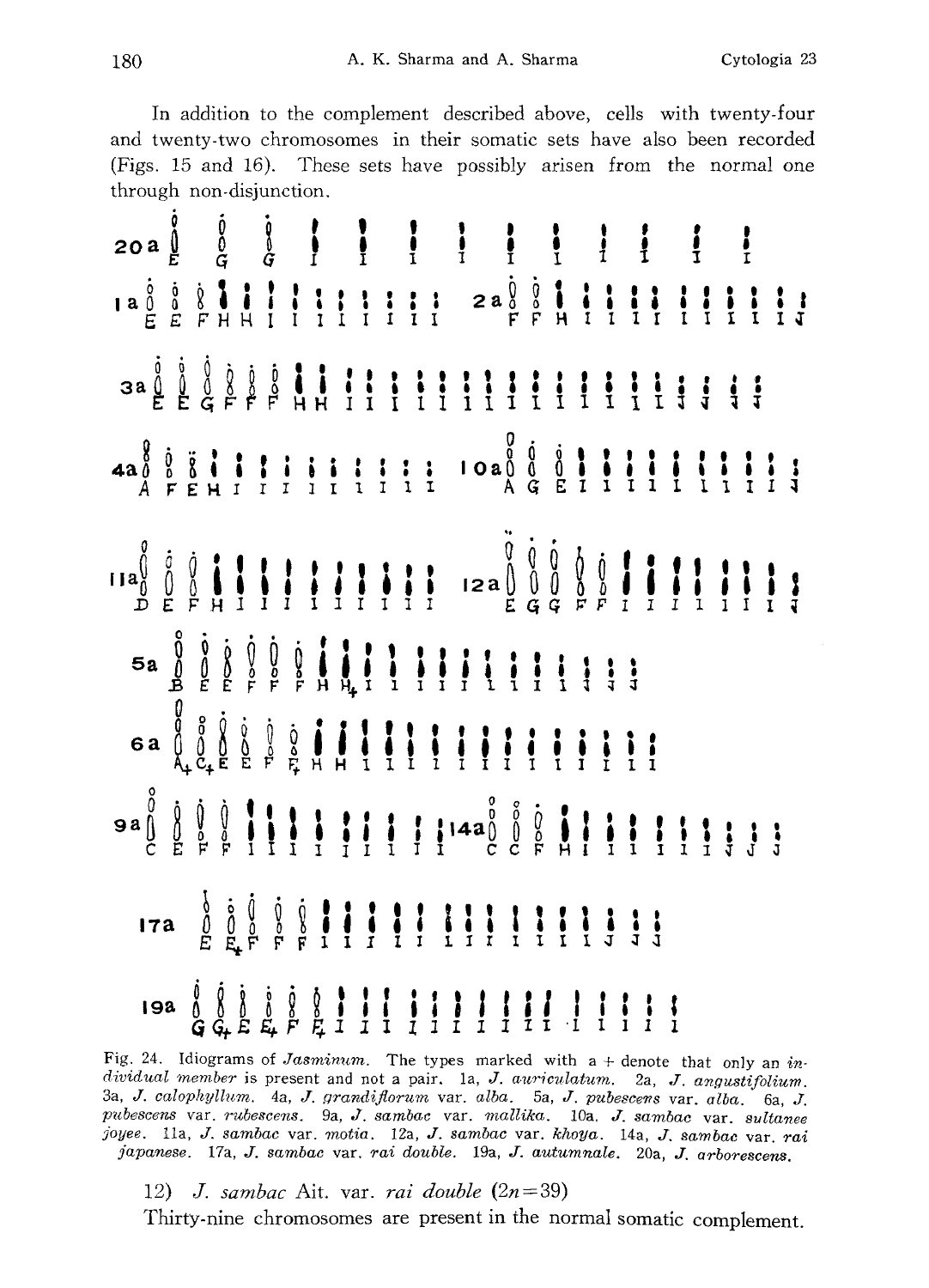Of them, nine bear secondary constrictions. The size range varies from  $3\mu$ to  $1 \cdot 2\mu$ .

In the karyotype, the following types of chromosomes are observed , three *individuals* of E type, three pairs of  $F$ , twelve pairs of I and thr pairs of J type of chromosomes (Figs. 17 and 24, 17a).

In addition to the complement described above, variant nuclei with thirty-five chromosomes are also on record. Possibly this set has arisen from the normal one through non-disjunction (Fig. 18).

13) J. autumnale  $(2n=39)$ 

Thirty-nine chromosomes have been recorded in the somatic nuclei of this species. Of them, nine bear secondary constrictions. The size range from  $2\cdot7\mu$  to  $1\cdot2\mu$ .

The complement includes,—three individuals of G type, three individuals of E, three individuals of F and fifteen pairs of I type chromosomes (Figs . 19 and 24, 19a). The G chromosomes are longer than E and F.

14) J. arborescens  $(2n=26)$ 

The somatic nuclei contain twenty-six chromosomes in their comple ment. Six of them bear secondary constrictions. The size ranges between  $3.2\mu$  and  $1.5\mu$ .

The complement includes,-a pair of E, two pairs of G and ten pairs of I type chromosomes (Fig. 20 and 24, 20a),

#### **Discussion**

1) Difference in karyotypes and its implication in speciation

A review of the karyotypes presented above, of all the species and varieties of Jasminum studied, show that the karyotype is characteristic, not only for a species but also for each variety. In general, however, all the species show a superficial resemblance in their chromosome morphology in that all possess complements, the members of which do not show much size difference. The chromosomes bear median to submedian primary constric tions. The secondary constrictions and satellites come out clearly after pretreatment. The total amounts of chromatin matter of the different species, (leaving aside the polyploid ones), do not show much difference (vide Histo gram). These similarities fully justify the inclusion of all of them under one common genus.

In spite of this resemblance in general features, the different species and varieties differ with respect of minute details of their karyotypes. From the observations, altogether ten general morphologically distinguishable types of chromosomes have been clearly recognized in their complements. These ten different types are present in varying proportions in the different species and varieties. Of these, a few types are rather uncommon and present in only 2 or 3 cases. For example, the type A with primary and secondary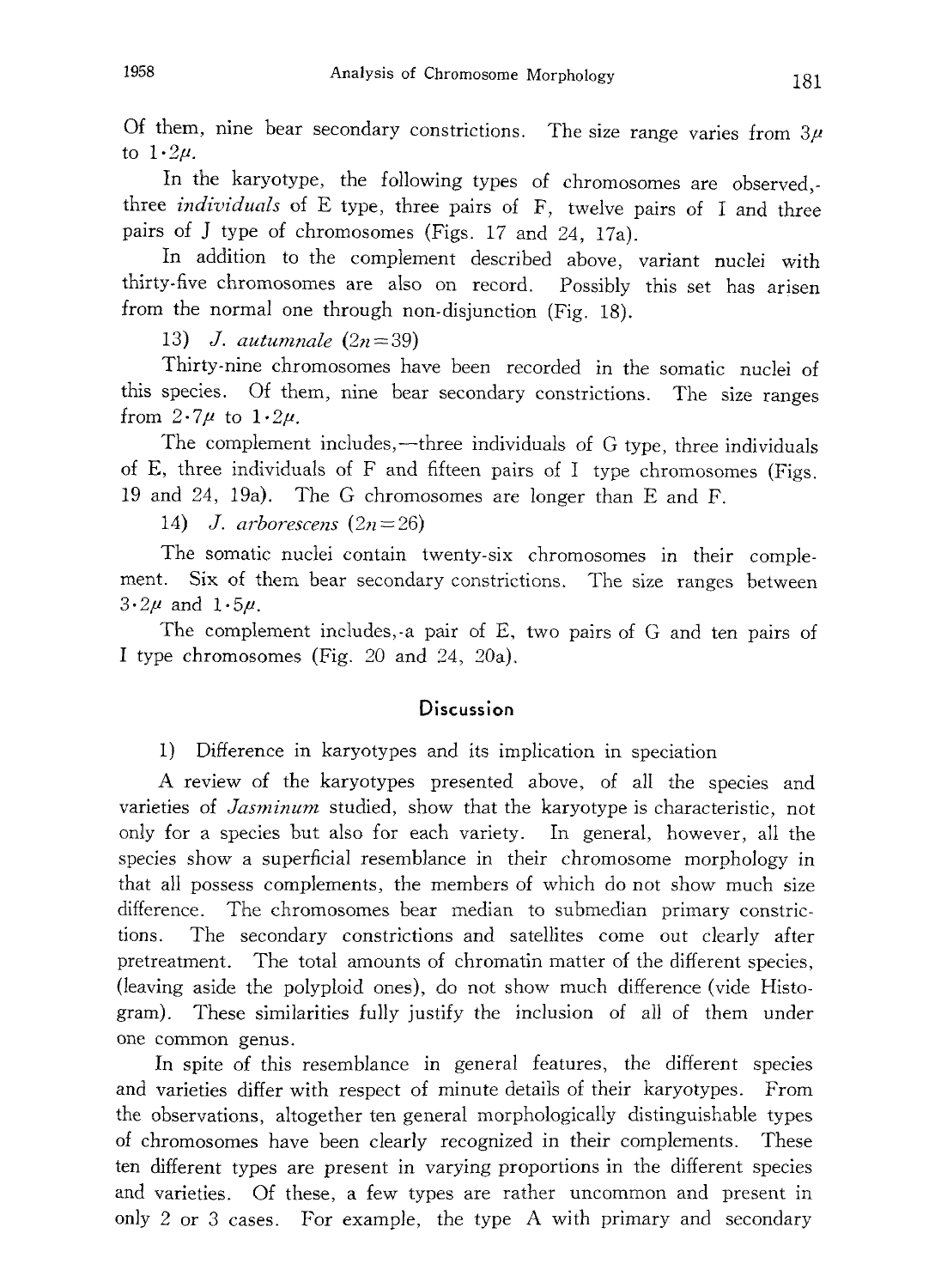constrictions located close to each other at nearly median position, is present in only J. grandiflorum var. alba, J. pubescens var. rubescens and J. sambac var. sultanee joyee. Similar is the case with a number of other<br>types too. The

| $J.$ auriculatum ( $2n = 26$ )                                                                            |  |  |  |  |  |
|-----------------------------------------------------------------------------------------------------------|--|--|--|--|--|
| J. angustifolium $(zn = 26)$                                                                              |  |  |  |  |  |
| - J. calophyllum(2n=52)                                                                                   |  |  |  |  |  |
| J. grandiflorum var. alba (2n=26)                                                                         |  |  |  |  |  |
| -J.pubescens var<br>alba (2n=39)<br>J.pubescens var<br>rubescens (2n=39)<br>J, sambac var. malika (zn=26) |  |  |  |  |  |
| −J. sambac var. Sultaneejoyee (2n=26)                                                                     |  |  |  |  |  |
|                                                                                                           |  |  |  |  |  |
| __ J sambac var khoya(2n=26)                                                                              |  |  |  |  |  |
| J. sambac van rai japanese (20=26)                                                                        |  |  |  |  |  |
| - J. sambac var. rai. double<br>$(2n = 39)$                                                               |  |  |  |  |  |
| — J. autumnale (2n=39)                                                                                    |  |  |  |  |  |
| J. arborescens (2n=26)                                                                                    |  |  |  |  |  |

types too. number of satel lites and secondary constrictions has been found to vary from four in J. angustifolium to ten in J. sambac var. khoya. Pre viously, only pos sibly approximate numbers of satel lite and secondary constriction were suggested because no data could be obtained from metaphase chro mosomes and ob servations were

Fig. 25. Histogram of the types of Jasminum studied. The total amount of chromatin matter has been reduced to half in the diagram.

mainly based on the probable attachment of chromosomes in the prophase nucleus.

These structural differences of chromosomes between different species and varieties clearly indicate that speciation in this genus has been principal ly effected by structural alteration of chromosomes. The continued accu mulation of structural changes has possibly been the main contributor to the origin of new species. The meiotic behaviour, which shows distinct bivalent formation, suggests that homozygosity for these changes has been attained by them. It is unfortunate that sexual reproduction is ineffective in most of the modern cultivated jasmines. Otherwises crossing between different varieties and species would have resulted in hybrids, the meiotic behaviour of which would have provided further evidences of the role of structural alteration in speciation.

2) Role of polyploidy in evolution

In addition to  $2n=26$  chromosomes in most of the jasmines studied, 52 and 39 chromosomes have been observed in  $J.$  calophyllum, and in two varieties of  $J.$  pubescens and one of  $J.$  sambac respectively. This data confirms the previous reports of the occurrence of some polyploid species within this genus. Meiotic behaviour of the polyploid species has been found to be regular, showing their allotetraploid nature, as suggested by previous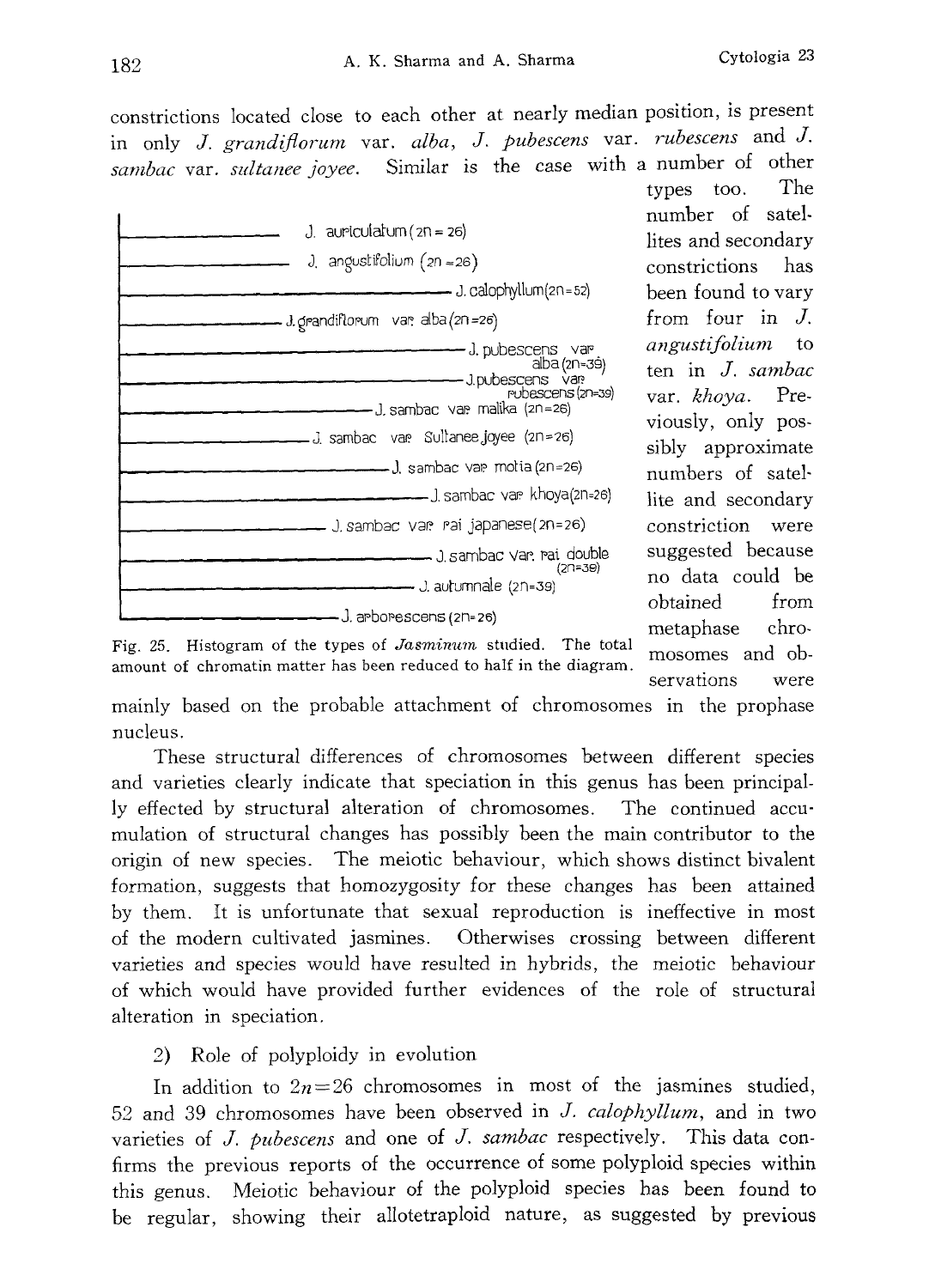authors (Raman 1955, Krishnaswamy and Raman I.c., etc). Meiotic obser vations have not been mentioned in the text as they confirm mainly data gathered by previous workers. Further evidence of their allotetraploid con stitution is also indicated by the tendency of some of the bivalents to asso ciate in groups (Figs.  $21-23$ ), as observed in  $J$  sambac var. mallika. Allotetraploidy must have been attained at a period while the species still retained its capacity for sexual reproduction.

It is evident that in addition to the principal means of speciation, that is, chromosomal alterations in structure, polyploidy too has assisted to some extent initially in the speciation of this genus. But the duplication of the chromosome set should not be considered as the main factor responsible for the evolution of species, particularly in view of the fact that most of the species contain  $2n=26$  chromosomes.

It appears that the loss of an effective means of sexual reproduction and fertility is in no way related to the attainment of triploidy in some cases (e.g., J. sambac var. rai double  $2n=39$ ), because most of the diploid species too are sexually sterile. This sterility is therefore due either to gene mutations or structural changes of chromosomes, occurring at a certain level of evolution.

## 3) Means of species origin

It appears problematic as to how species and varieties, which are being continually raised in horticulture, originate in those plants, where sexual re production is absolutely ineffective except in a few cases. In such cases, even when seeds are occasionally formed, the principal means of propaga tion is through cuttings.

The solution to this problem seems to lie in the behaviour of chromo somes noted in the somatic tissue. It may be recollected that in a number of cases, mentioned in the text, varying types of complement, differing mostly in structure and also in the number of chromosomes in some cases, have been found in the same somatic tissue. Amongst such varying types of nuclei, the one representing the normal complement occurs in the highest frequency.

This peculiar behaviour, taken in conjunction with the asexual means of reproduction prevalent in the genus Jasminum, clearly indicates that possibly such somatic mutations help in speciation through their participation in the formation of daughter shoots. This type of chromosome behaviour has re cently been recorded in a number of plant genera where reproduction is chiefly through vegetative means and its significance in speciation has also been pointed out (Sharma and Bal, 1956; Sharma 1956; Sharma and Majumdar 1955; Sharma and Sharma 1956; Mookerjea 1955, a and b).

It has already been emphasized that the species and varieties of this genus mainly differ with respect to minute details of their karyotypes. Such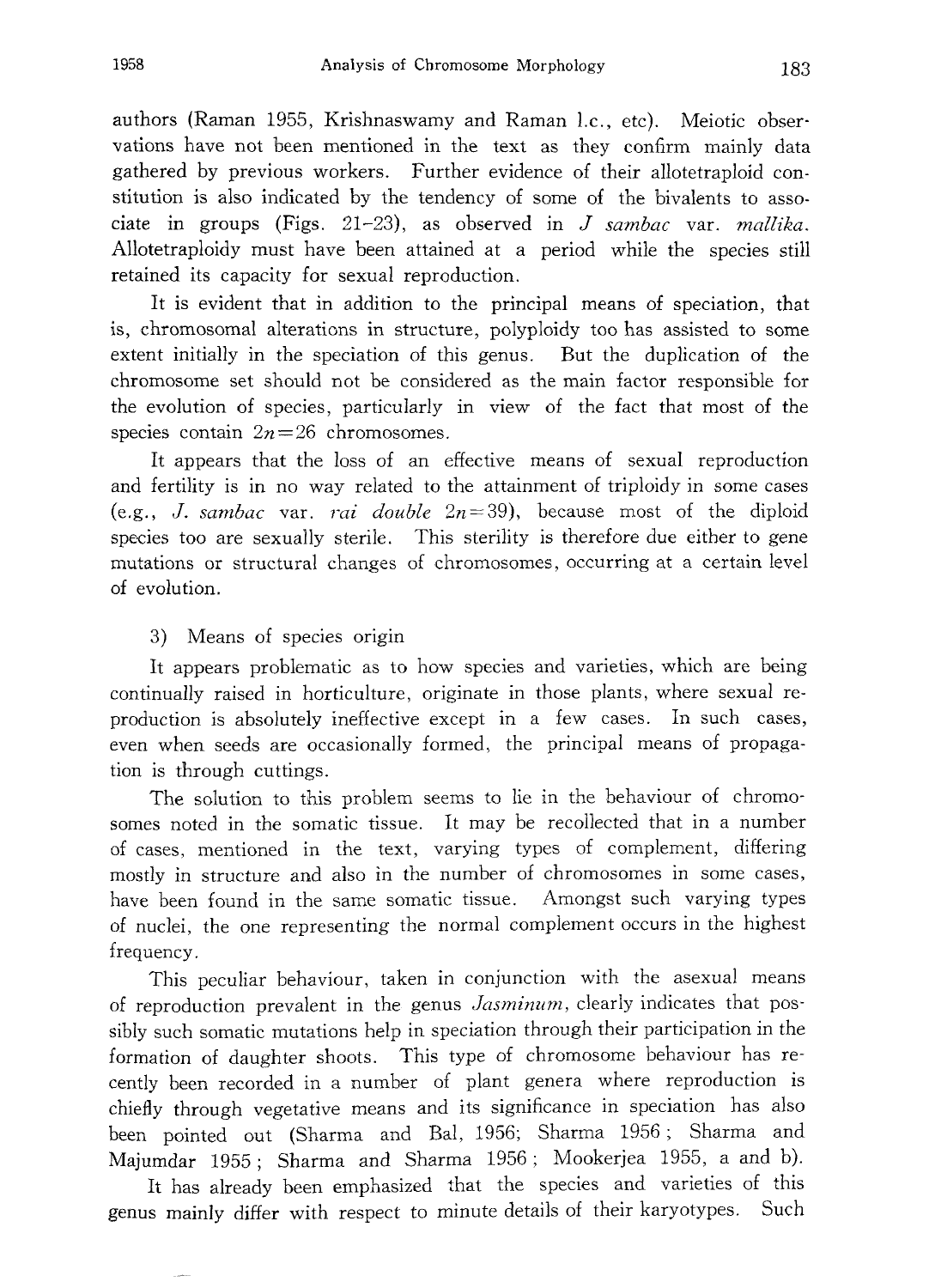chromosomal changes possibly originate in the somatic tissue as shown by the presence of varying complements mentioned in the text. Their participa tion in the formation of daughter shoots and gradually of new individuals can only account for such karyotypic differences between varieties and species, where sexual reproduction is obsolete. This is a much more effective means of speciation for them as compared to means depending on the complex mechanism for successful fertilization.

#### Summary

A thorough study of the karyotypes has been performed on fourteen different species and varieties of *Jasminum* in order to fill this lacuna in our knowledge of the cytology of this genus. Improved techniques, involv ing the use of Aesculine, have been standardized for this purpose. The absence of any detailed study on this aspect has been attributed mainly to the limitations of the methods adopted previously.

A general resemblance has been noted in the chromosome morphology between species of *Jasminum*, indicating that the genus represents a natural assemblage. The different species and varieties have been found to differ from each other in minute details of the karyotype. This fact has been re garded to suggest the important role played by structural alteration of chro mosomes in evolution. As each and every species or variety is characterized by a distinct karyotype, the significance of this study in the identification of species has been emphasized.

The minor part played by polyploidy and specially, allotetraploidy, be fore the species concerned lost its capacity for sexual reproduction, has also been pointed out.

Variation in chromosome complements has been noted in the same somatic tissue containing normal nuclei and, as sexual propagation is mostly ineffective in this genus, the role of such somatic mutations in speciation of this genus through asexual means has been suggested.

## References

- Babcock, E.B. 1942. Systematics, cytogenetics and evolution in Crepis. Bot. Rev. 8:139--190.
- Bowden, W. M. 1940, Diploidy, polyploidy and winter hardiness relationships in the flo wering plants. Amer. J. Bot. 27: 357-371.
- Dutt, Mridula 1952. Chromosome numbers in some ornamental jasmines. Sci. Cult. 17: 527-528.
- Krishnaswamy, N. and Raman, V. S. 1948. Cytogenetical studies of the Indian Jasmines. . Taxonomy and chromosome numbers of four varieties of J. sambac and other species J. Ind. Bot. Soc. 27: 77-83.
- $-$  and  $-$  1949. A note on the chromosome numbers of some economic plants of India. Curr. Sci. 18: 375-378.